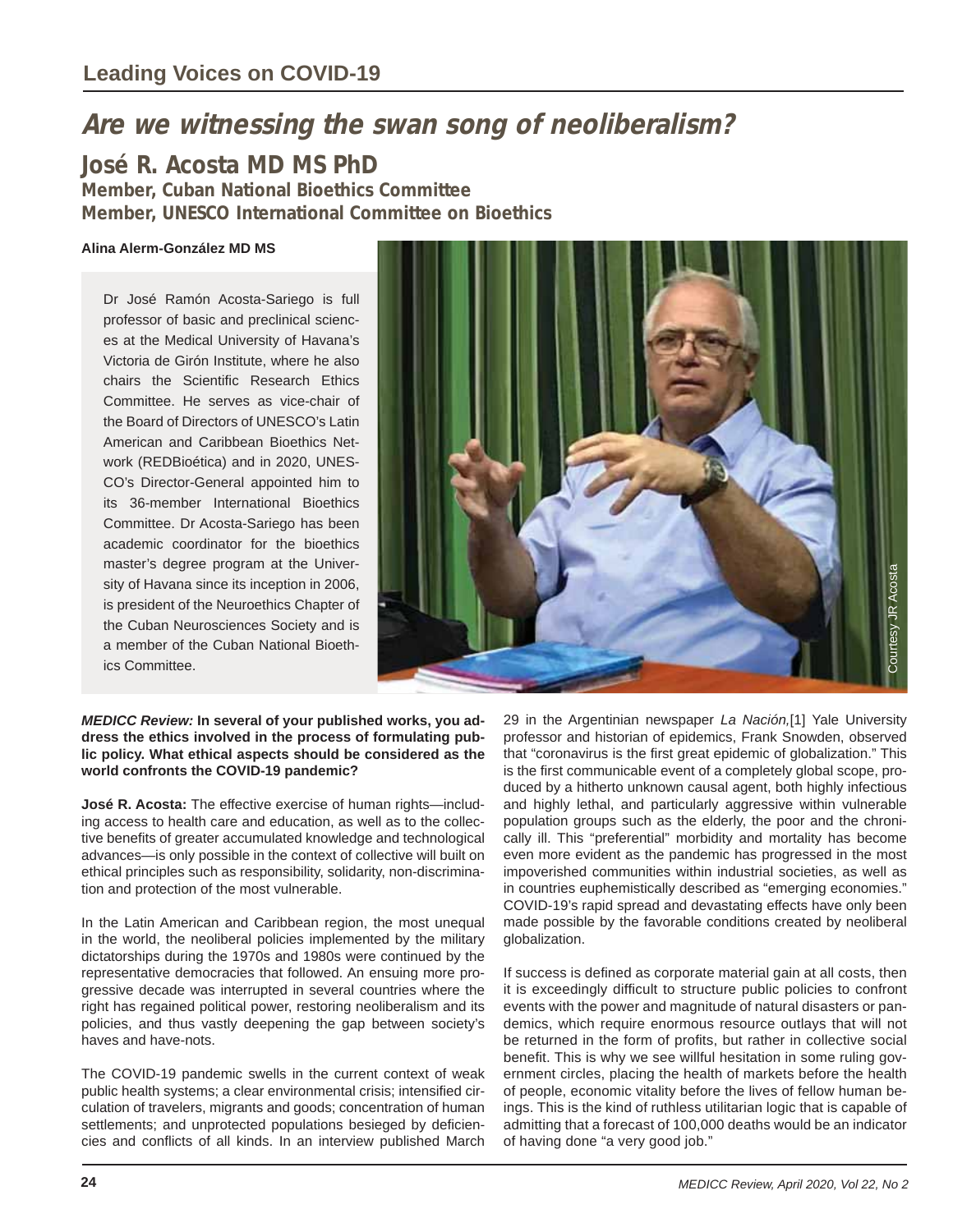The Global Health Security Index,[2] a report published by Johns Hopkins University in October 2019, analyzed 6 categories, 34 indicators, and 140 items or questions to assess health security in 195 countries. This study warned that none of the surveyed countries were prepared to face a pandemic, including the United States, which scored highest on the index with 83.5 out of 100, compared to a global average of 40.

Despite the USA's rank as the country best prepared to ensure the health of its population and the one best able to react to an epidemic, according to an April 1, 2020 Institute for Health Metrics and Evaluation projection,[3] April 15 was expected to be the day when COVID-19 would exert the greatest pressure on the country's health services. It estimated the total need for hospital beds on that day would be 262,092, projecting only 87,674 beds available; in the same vein, the demand for beds in intensive care units was estimated at 39,727 with only 19,863 beds available. Additionally, it projected that 31,782 ventilators would be required at that time, in the context of the wellpublicized controversy between federal and state governments on the acquisition of this life-saving equipment. Given these dire predictions, it is not surprising that the following day, April 16, 2020, was predicted as the day with the highest COVID-19 case fatality in the United States. The dates may differ depending on the pandemic's behavior of course, but the general situation of insufficient health services' response will inevitably occur when COVID-19 reaches its zenith in the United States.

This manifest blindness and abject lack of foresight are only possible when economic values predominate over moral ones. In this context, ethical principles of solidarity, responsibility, non-discrimination and protection of the most vulnerable cannot possibly guide public policies capable of articulating a coherent national response to address, counter and defeat disasters such as the COVID-19 pandemic. Thus, we see the devastating toll it has already taken in the United States and Europe, and the tragedy that is only just beginning in Africa, Latin America and the Caribbean.

*MEDICC Review:* **Responses to the pandemic in some countries have pitted one approach against another, to the extreme of facing off epidemiological surveillance against individual empowerment and isolation against solidarity. How do you view this dilemma from an ethicalphilosophical perspective?**

**José R. Acosta:** These dichotomies are resolved in the moral debate between individualistic egotism and shared responsibility, expressed in solidarity. It is deplorable to witness traditional allies competing for resources in the face of the pandemic to address their own needs with no regard for the needs of others. We are also seeing significant defaulting on implementation of multinational mechanisms to confront COVID-19 collectively, even when parties are signatories to regional and international treaties that legally and morally obligate them to cooperate.

COVID-19 has confirmed the COVID-19 has confirmed **close and interdependent ties between the nature of life and the fabric of society itself**

the close and interdependent ties between the nature of life and the fabric of society itself. This pandemic—like all health

problems, but particularly communicable diseases—highlights the underlying social determinants that decisively influence both the course and the outcome of the disease.

Protection of the most vulnerable, as well as sharing of risks and benefits in the application of knowledge and technology, are ethical principles enshrined in UNESCO's Universal Declaration on Bioethics and Human Rights (2005).[4] The isolation and surveillance measures necessitated by the pandemic in no way deny or prohibit cooperation and solidarity exercised with responsibility.

*MEDICC Review:* **UN spokespersons maintain that all international sanctions should be lifted during the pandemic. From an ethical standpoint, how do you view the decision by the US administration to maintain its unilateral sanctions against Cuba now?**

**José R. Acosta:** The sanctions imposed on Cuba are but an expression of what is known as "unconventional warfare," escalated by the Trump administration to previously unimagined limits.

These practices are ethically unacceptable because they disrespect the rights to life, health, dignity and personal integrity; they increase human vulnerability; hinder access to economic, social and cultural rights; and they interfere both with freedom of choice and decision-making, by the way they wield objective and subjective mechanisms of power.

The systematic worldwide demand to lift these unilateral, immoral and illegal coercive measures as a practice in international relations has intensified in the COVID-19 context, because it is inconceivable to maintain sanctions and restrictions in the face of such a global emergency affecting everyone, instead of facilitating collaboration and exercising solidarity.

#### *MEDICC Review:* **From an ethical perspective, how do you view Cuba's decision to send emergency medical teams abroad in response to various government requests for help in confronting COVID-19?**

**José R. Acosta:** As I mentioned, the accumulated health care needs are part of a systemic structural crisis of neoliberalism in many countries, associated with many other unfulfilled economic, cultural and social needs. Economic adjustment and austerity measures have greatly weakened the technical capacity and availability of human resources in these countries, although, since starting from a different baseline, poor countries have logically suffered the most. In these conditions, solidarity and international cooperation are quite necessary, and Cuba has forged a laudable tradition of providing this type of aid to those requiring it.

The practice of solidarity and global health cooperation has been an ethical principle of revolutionary medicine since the first international brigade was sent to recently liberated Algeria in 1963, a principle reconfirmed in the oath taken by the first cohort of physicians graduating after the revolution.

Collaboration in health became a vital part of the relations of friendship and cooperation Cuba established with African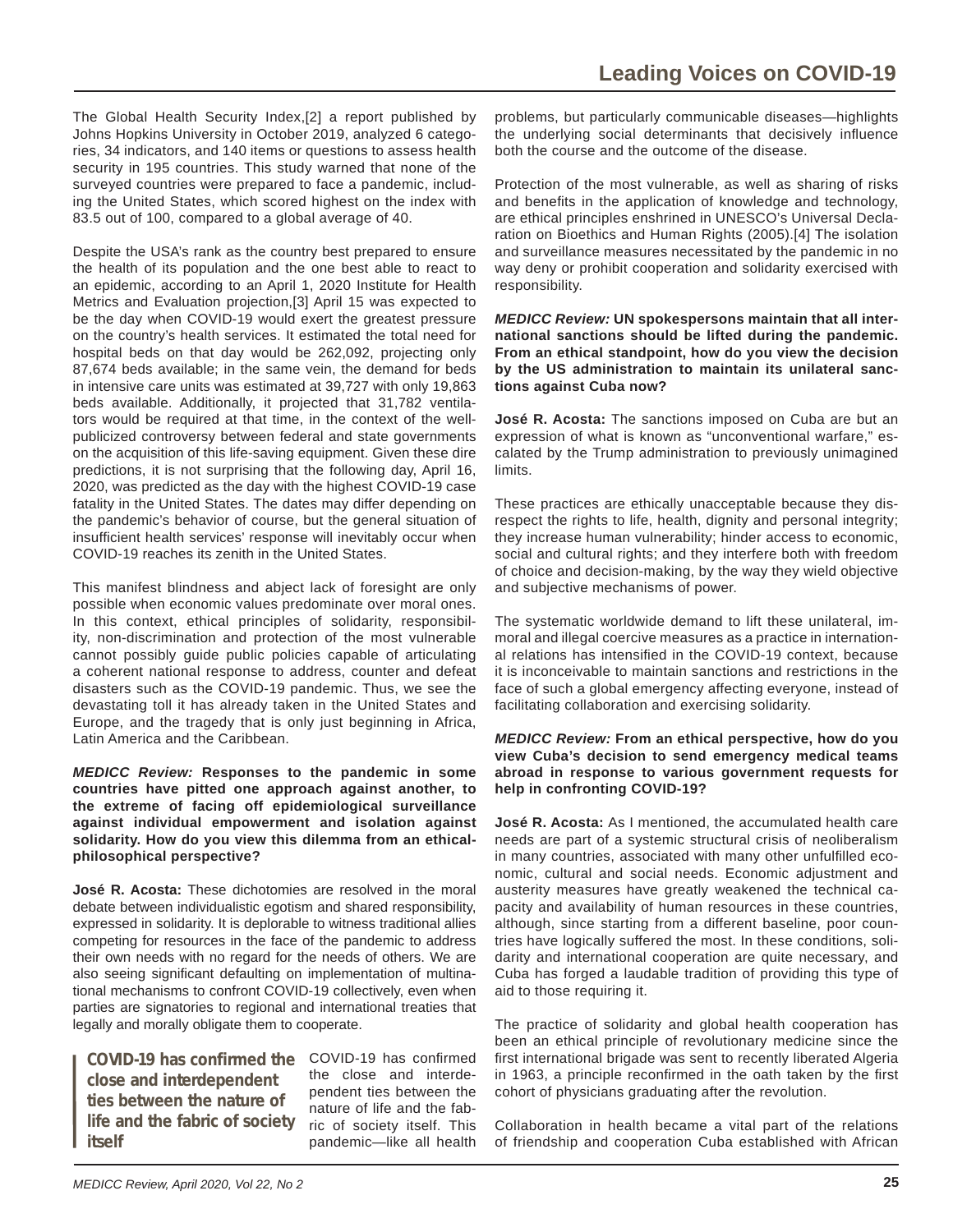and Asian nations emerging from colonialism. US efforts to diplomatically isolate Cuba from the rest of Latin America and the Caribbean—part of the unconventional war—began to fail. As they did, friendly governments in the region began to request medical assistance in the form of long-term agreements as well as emergency aid in the case of natural disasters. Today, Cuba's global health collaboration has been extended in different modalities to dozens of countries on virtually all continents.

Cuba's solidarity in health has been reflected in sending health professionals, medicine, supplies and equipment, but also in training human resources in Cuba or in students' home countries, and in scientific research and production of medications through joint development and technology transfer. Much of this collaboration has been offered free of charge, or else by mutually advantageous agreements with those countries that are in a position to assume costs. Through this solidarity, the principle of justice has been fulfilled by improving access to quality medical services for the most disadvantaged among us, both by Cuban personnel and professionals of the receiving nations who were trained through this cooperation.

### *MEDICC Review:* **The COVID-19 pandemic poses old and**  new ethical dilemmas...how would you define these?

**José R. Acosta:** COVID-19 has catalyzed ethical debates on moral values and dilemmas at the micro- and macro-ethical levels that were already happening, but have now greatly intensifi ed.

**The fundamental macro-ethical issue is why the warnings were ignored** The fundamental macroethical issue is why the warnings were ignored: those from forecasting

models about imminent catastrophic events, including epidemics, as well as warnings about the clear unpreparedness of existing health services to confront them, resulting in non-existent social services now being hastily assembled to address the challenges we knew were coming. Thus, we have the COVID-19 pandemic as the classic *guerra avisada*; a war we were warned was coming that has already claimed many lives.

*MEDICC Review:* **There are other issues that present ethical dilemmas, from the individual to the global level: setting pri**orities in treatment when resources are insufficient, speed**ing up clinical trials for new treatment violating guidelines of established ethical standards, and taking care of one's**  health in circumstances where it could conflict with the **health of others. And these are just a few examples.**

**José R. Acosta:** Of course. One of the epidemiological control measures that has shown great effectiveness in COVID-19 containment is voluntary and, if necessary, mandatory isolation. It should be borne in mind that the free movement of persons is an internationally recognized human right, and for some societies it carries a highly important symbolic value. The ability to convince or impose this type of restriction depends on more than the coercive exercise of authority; it requires persuasion about individual responsibility to care for one's own health, as well as a discussion surrounding social responsibility for the health of others. In cases like this, individual autonomy is limited by its possible

effect on the common good, for which the state is the ultimate guarantor, bearing maximum responsibility for the health of its population.

Today the right to freedom of conscience and expression can be exercised in a much broader, more public way through the technological support offered by social networks. Due to the social isolation that many people are experiencing as a result of the pandemic, they now have time to spend interacting online with others where they also seek information about their concerns and questions. The information they consume and spread takes on special connotation because it can be used to clarify doubts and offer security and confidence...but also to spread unverified news and even fake news, by disseminating unfounded rumors that can cause social destabilization, intentionally or unintentionally.

Decisions on use of scarce resources such as diagnostic tests, ICU beds, positive-pressure ventilators, or even the handling of corpses, have brought to the fore conflicts common to clinical practice, but under these pandemic conditions they multiply exponentially in both quantity and drama. Each country, region, or city has particular characteristics: not only the material conditions and resources available, but also the cultural underpinnings of their respective populations. There can be no general recipes to guide humanistic behavior in these cases; each place must establish its own protocols for action based on the underlying ethical principles of justice and equity. This is the best antidote to improvisation and shock.

Another revived debate has been the ethical conflict between the duty of health professionals to care for patients at the risk of their own safety and the utilitarian rationale of self-preservation when faced with overwhelmed organizational capacities for addressing the catastrophe. In practice, it seems that altruism has predominated, and this is confirmed by the daily applause in many countries by people grateful not only for the health professionals, but for all those who are putting their health at risk for the common good, under very difficult conditions.

So far, there is no cure or specific protection against SARS-CoV-2, the causal agent of COVID-19. Until we have these, the only effective measures are those of prevention and epidemiological control. Obtaining a vaccine and effective treatment require research protocols now being developed by several prestigious institutions, including WHO, which has convened an international collaborative project. Regardless of the worldwide interest in obtaining results in the shortest time possible, this does not preclude taking all steps necessary to ensure safety and efficacy, whether the product is a vaccine candidate, a medication or a treatment scheme. The immoral attempt to buy exclusivity of one of the vaccine projects is unacceptable, as is the proposal to conduct clinical trials in Africa, given the lack of protections for its populations and the weakness of regulations concerning norms of good, ethical clinical research practice.

COVID-19 has brought with it new ways of socially relating in conditions of isolation: novel artistic and communication expressions, different forms of working, remote teaching activities at all levels of education, solidarity business practices, e-government, and community health actions such as proactive screening in primary care services, among others.